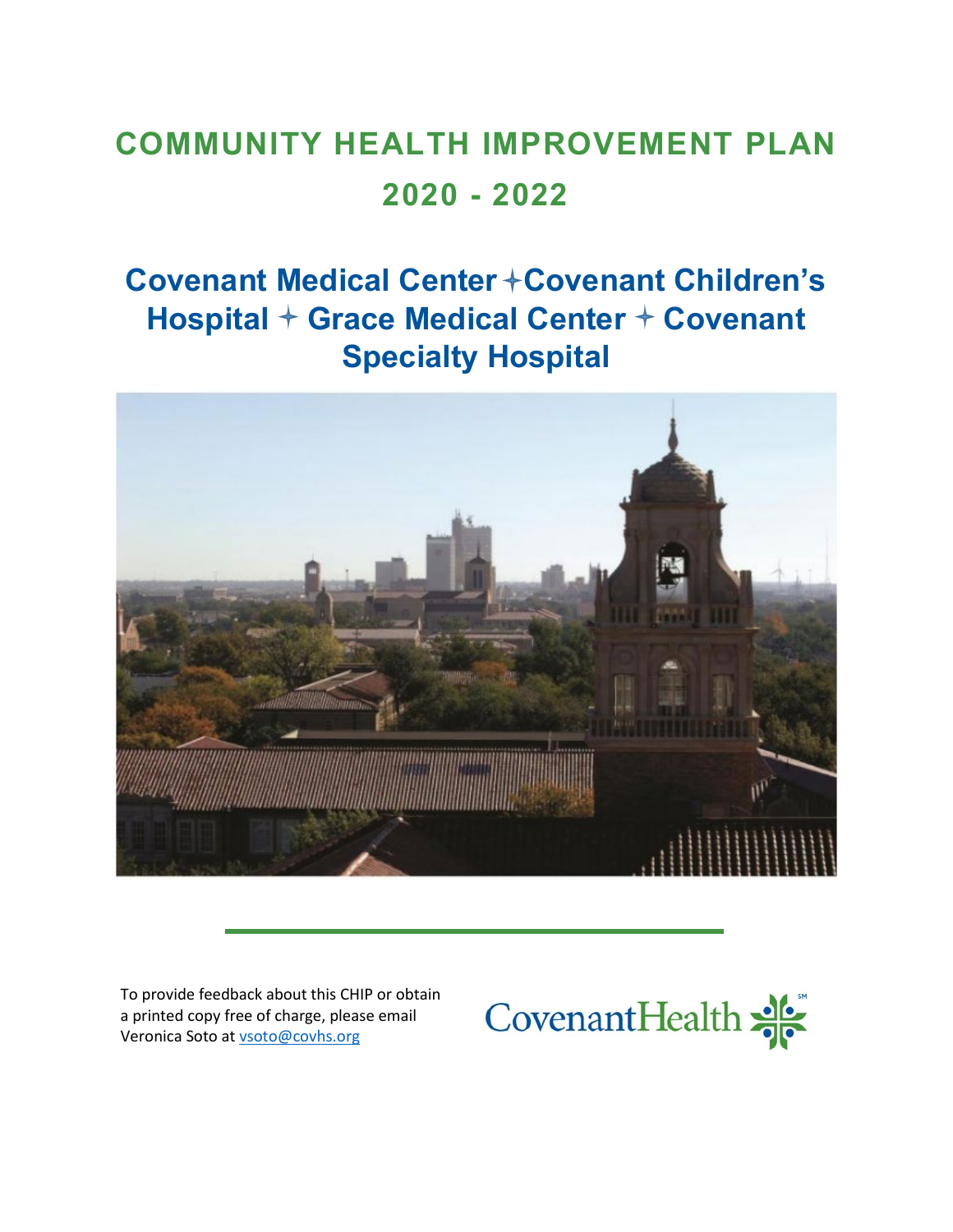# CONTENTS

| Addressing the Needs of the Community: 2020-2022 Key Community Benefit Initiatives and |
|----------------------------------------------------------------------------------------|
|                                                                                        |
|                                                                                        |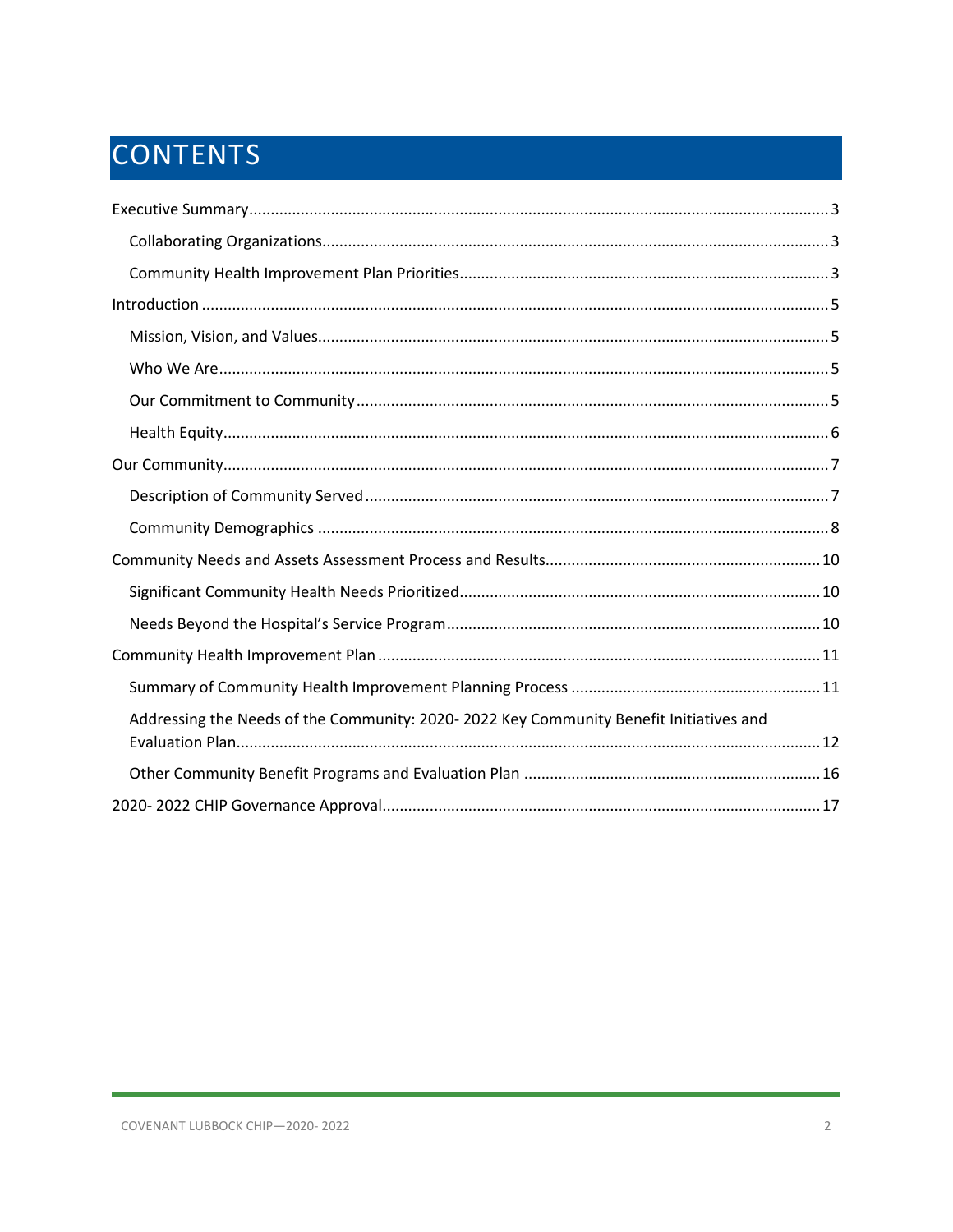# <span id="page-2-0"></span>EXECUTIVE SUMMARY

Covenant Health is a network of acute-care hospitals founded in 1998 through a merger of two faithbased hospitals in Lubbock, TX. Covenant's network includes Covenant Medical Center, Covenant Children's, Grace Medical Center and Covenant Specialty Hospital (joint venture) all located in Lubbock, TX. Additionally, Covenant operates two regional hospitals, Covenant Health Plainview and Covenant Health Levelland, as well as various Covenant Medical Group clinics throughout West Texas and Eastern New Mexico. The Community Health Needs Assessment (CHNA) focuses on the three counties where Covenant Health provides direct services: Lubbock, Hockley, and Hale.

Covenant Health dedicates resources to improve the health and quality of life for the communities it serves, with special emphasis on the needs of the economically poor and vulnerable. During 2019, the six-hospital region provided \$75 million in Community Benefit in response to unmet needs and to improve the health and well-being of those served in the West Texas and Eastern New Mexico region.

Covenant Health conducts a CHNA in the communities it serves every three years to better understand the health-related needs and strengths. The results of the CHNA are used to guide and inform efforts to better address the needs of the community. Through a mixed-methods approach using quantitative and qualitative data, the CHNA process used several sources of information to identify community needs. Across the Lubbock, Hockley and Hale counites, information was collected from a variety of public data sources. Community surveys were conducted with people who have chronic conditions, are from diverse communities, have low-incomes, and/or are medically underserved. Stakeholder listening sessions were conducted with representatives from organizations that serve these populations.

### <span id="page-2-1"></span>Collaborating Organizations

Due to overlapping service areas, close geographic proximity to one another, and shared communityoutreach programs, the Covenant Health hospitals collaborated to develop a regional approach to the 2020-2022 CHIP. While there are some differences in select strategies and community partners, Covenant Medical Center, Covenant Children's, Grace Medical Center, Covenant Specialty Hospital, Covenant Health Plainview, and Covenant Health Levelland share many of the same CHIP strategies, which will allow for more effectively leveraging investments in the region to meet community needs.

### <span id="page-2-2"></span>Community Health Improvement Plan Priorities

As a result of the findings from th[e 2019 Covenant Lubbock CHNA](https://www.providence.org/-/media/Project/psjh/providence/socal/Files/about/community-benefit/reports/2019chna-covenantlubbock.pdf?la=en&hash=08740279AF0431C0F50054AE1D91EB00) and through a prioritization process aligned with our Mission, resources, and hospital strategic plan, Covenant Health will focus on the following areas for its 2020-2022 Community Benefit efforts:

### PRIORITY 1: MENTAL AND BEHAVIORAL HEALTH

Mental and behavioral health treatment, intervention and prevention services for the community, including related issues such as substance use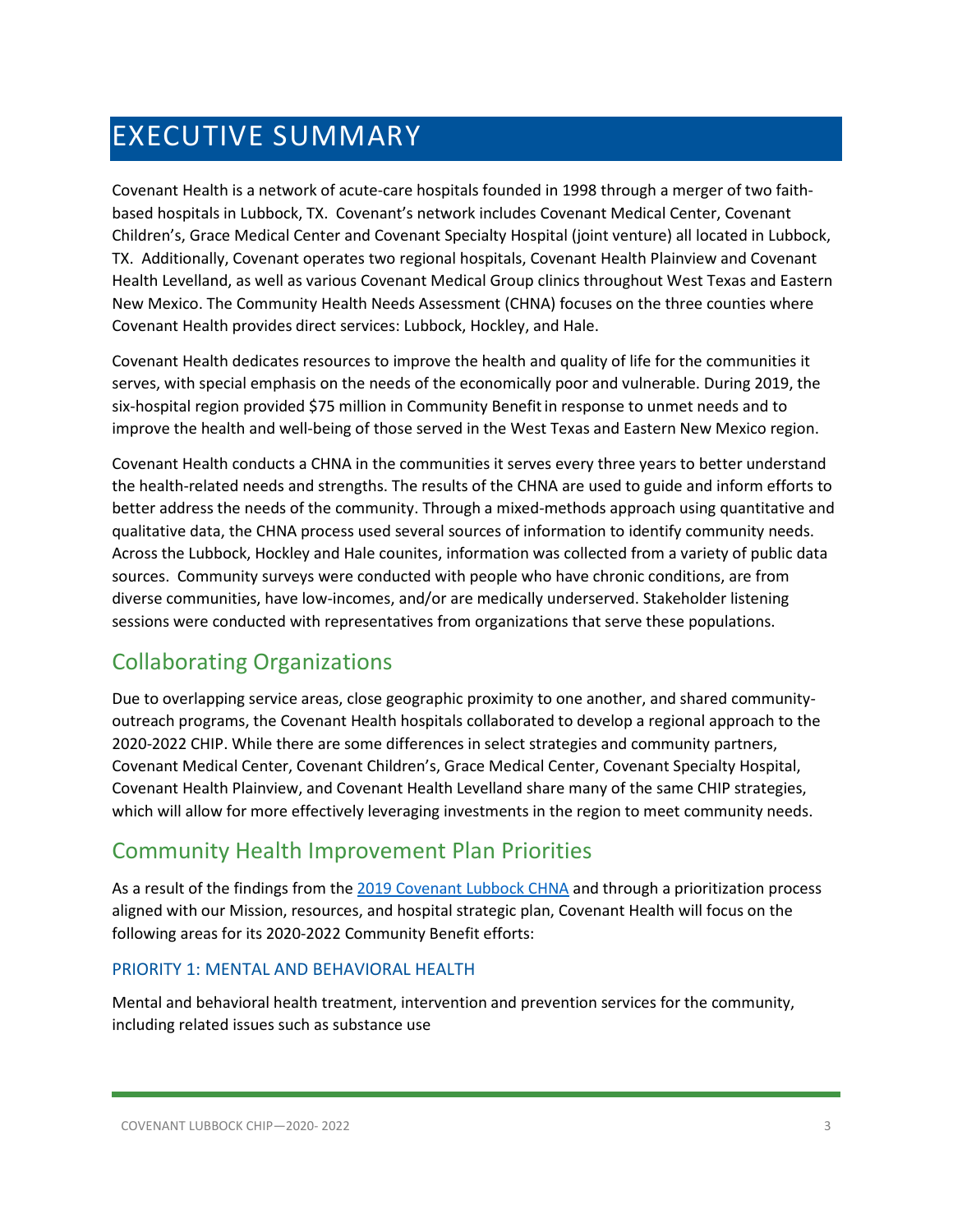### PRIORITY 2: ACCESS TO HEALTH SERVICES

Access to health services including but not limited to prevention, mental health, oral health, prescription assistance, health/community navigation, transportation and health education/prevention services

### PRIORITY 3: HOMELESSNESS AND HOUSING INSTABILITY

Safe, affordable, stable housing and permanent supportive housing solutions for people experiencing chronic homelessness

### PRIORITY 4: FOOD INSECURITY AND NUTRITION

Access to healthy food, nutrition education, and healthy lifestyle support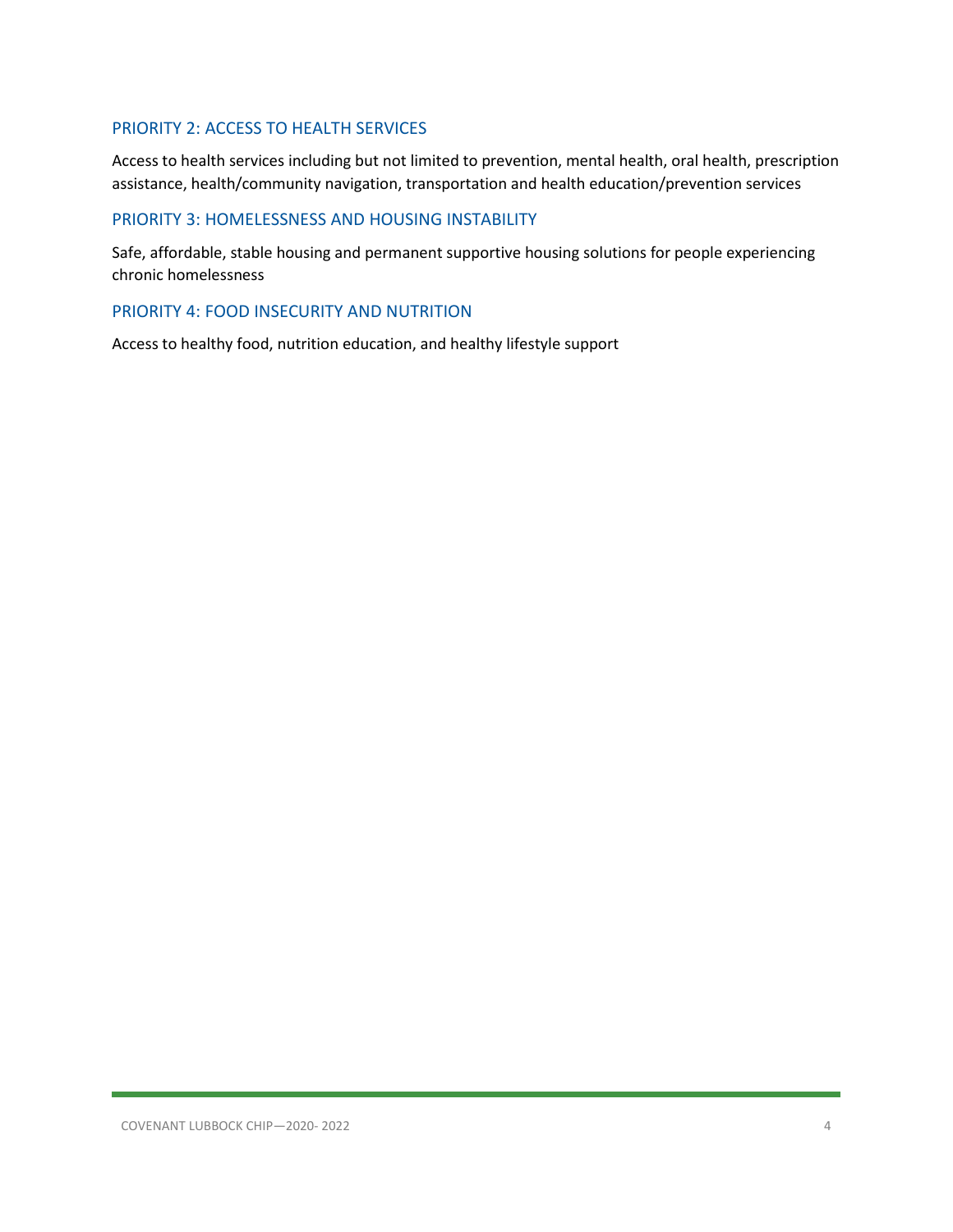## <span id="page-4-0"></span>INTRODUCTION

### <span id="page-4-1"></span>Mission, Vision, and Values

| Our Mission | As expressions of God's healing love, witnessed through the ministry of Jesus,<br>we are steadfast in serving all, especially those who are poor and vulnerable. |
|-------------|------------------------------------------------------------------------------------------------------------------------------------------------------------------|
|             | Our Vision Health for a Better World.                                                                                                                            |
| Our Values  | Compassion $-$ Dignity $-$ Justice $-$ Excellence $-$ Integrity                                                                                                  |

### <span id="page-4-2"></span>Who We Are

Covenant Health is a network of acute-care hospitals founded in 1998 through a merger of two faithbased hospitals in Lubbock, TX. Covenant Health's network includes Covenant Medical Center, Covenant Children's, Grace Medical Center and Covenant Specialty Hospital (joint venture) all located in Lubbock, TX. Additionally, Covenant operates two regional hospitals, Covenant Health Plainview and Covenant Health Levelland, as well as various Covenant Medical Group clinics throughout West Texas and Eastern New Mexico. Covenant Medical Group (CMG) is a large employed physician group comprised of approximately 150 primary care and specialist physicians throughout Lubbock, West Texas, and Eastern New Mexico. The total service area spans roughly 35,000 square miles and includes approximately 750,000 people. The Community Health Needs Assessment (CHNA) focuses on the three Texas counties where Covenant Health provides direct community outreach services: Lubbock, Hockley, and Hale.

Covenant Health facilities include more than 1,000 available licensed beds and four acute-care hospitals located in the cities of Lubbock, Levelland and Plainview. Covenant Health has a staff of more than 5,200, including more than 600 physicians. Major programs and services include, but are not limited to, cardiac care, cancer treatment, pediatrics, women's services, surgical services, orthopedics, critical care, neuroscience, endoscopy, diagnostic imaging, emergency medicine and obstetrics.

### <span id="page-4-3"></span>Our Commitment to Community

Covenant Health dedicates resources to improve the health and quality of life for the communities it serves, with special emphasis on the needs of the economically poor and vulnerable. During 2019, the six-hospital region provided \$75 million in Community Benefit<sup>[1](#page-4-4)</sup> in response to unmet needs and to

<span id="page-4-4"></span> $1$  A community benefit is an initiative, program or activity that provides treatment or promotes health and healing as a response to identified community needs and meets at least one of the following community benefit objectives: a. Improves access to health services; b. Enhances public health; c. Advances increased general knowledge; and/or d. Relieves government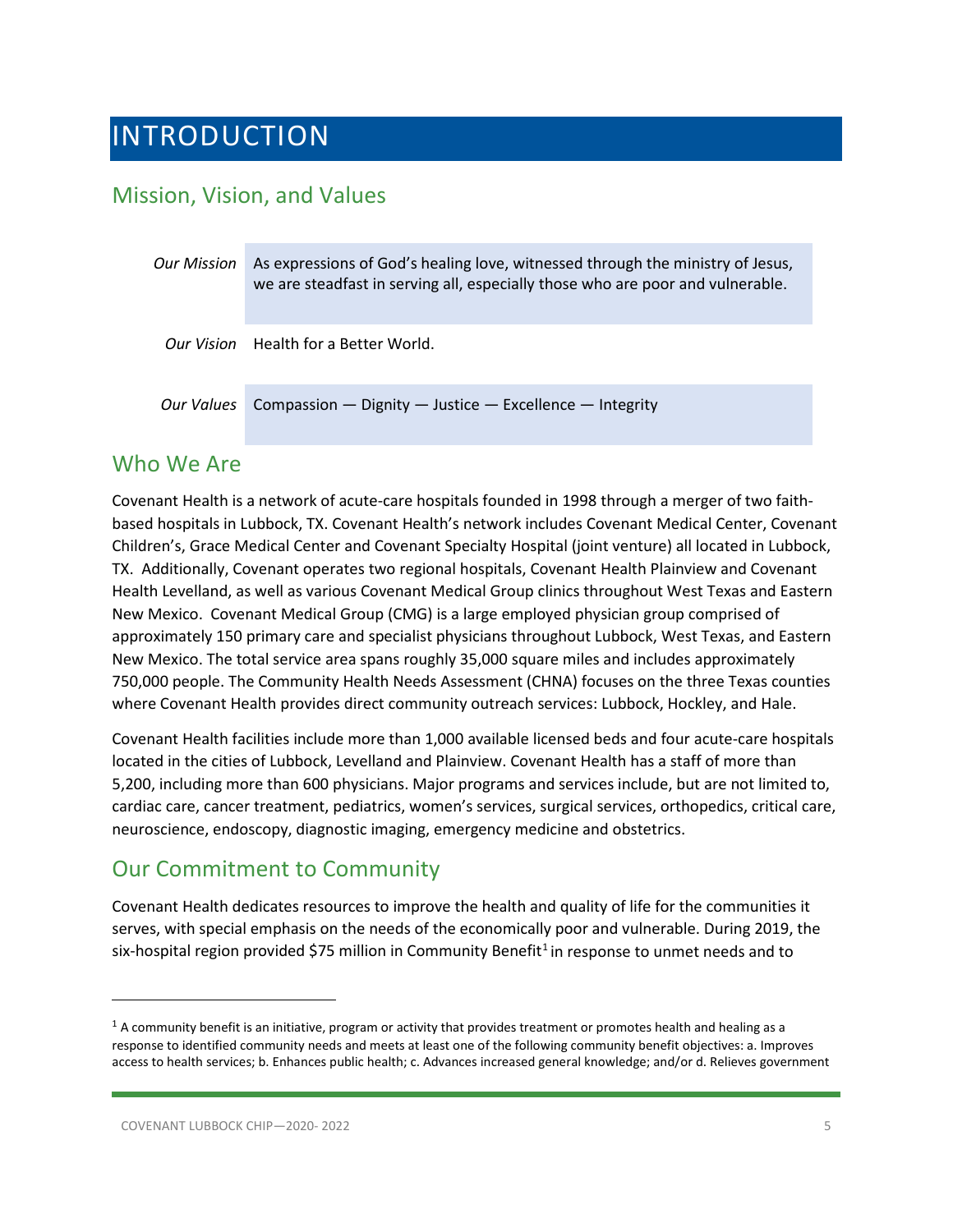improve the health and well-being of those served in the West Texas and Eastern New Mexico region. Due to the expansive geographic nature of the region and limited access to health care, the region served by Covenant Health includes 21 counties. For the purposes of the CHNA, we focus on the counties where we provide direct community outreach service: Lubbock, Hockley, and Hale.

Covenant Health further demonstrates organizational commitment to the CHNA through the allocation of staff time, financial resources, participation and collaboration to address community identified needs. The Texas/New Mexico Regional Director of Community Health Investment is responsible for ensuring the compliance of Federal 501r requirements, as well as providing the opportunity for community leaders and internal hospital leadership, physicians, and others to work together in planning and implementing the resulting Community Health Improvement Plan (CHIP).

### <span id="page-5-0"></span>Health Equity

At Providence St. Joseph Health, we acknowledge that all people do not have equal opportunities and access to living their fullest, healthiest lives due to systems of oppression and inequities. We are committed to ensuring health equity for all by addressing the underlying causes of racial and economic inequities and health disparities. Our Vision is "Health for a Better World," and to achieve that we believe we must address not only the clinical care factors that determine a person's length and quality of life, but also the social and economic factors, the physical environment, and the health behaviors that all play an active role in determining health outcomes.

To ensure that equity is foundational to our CHIP, we have developed an equity framework that outlines the best practices that each of our hospital will implement when completing a CHIP. These practices include, but are not limited to the following:



Address root causes of inequities by utilizing evidence-based and leading practices



Explicitly state goal of reducing health disparities and social inequities



Reflect our values of justice and dignity



Leverage community strengths

burden to improve health. Note: Community benefit includes both services to the economically poor and broader community. To be reported as a community benefit initiative or program, community need must be demonstrated. Community need can be demonstrated through the following: 1) community health needs assessment developed by the ministry or in partnership with other community organizations; 2) documentation that demonstrates community need and/or a request from a public agency or community group was the basis for initiating or continuing the activity or program; 3) or the involvement of unrelated, collaborative tax-exempt or government organizations as partners in the community benefit initiative or program.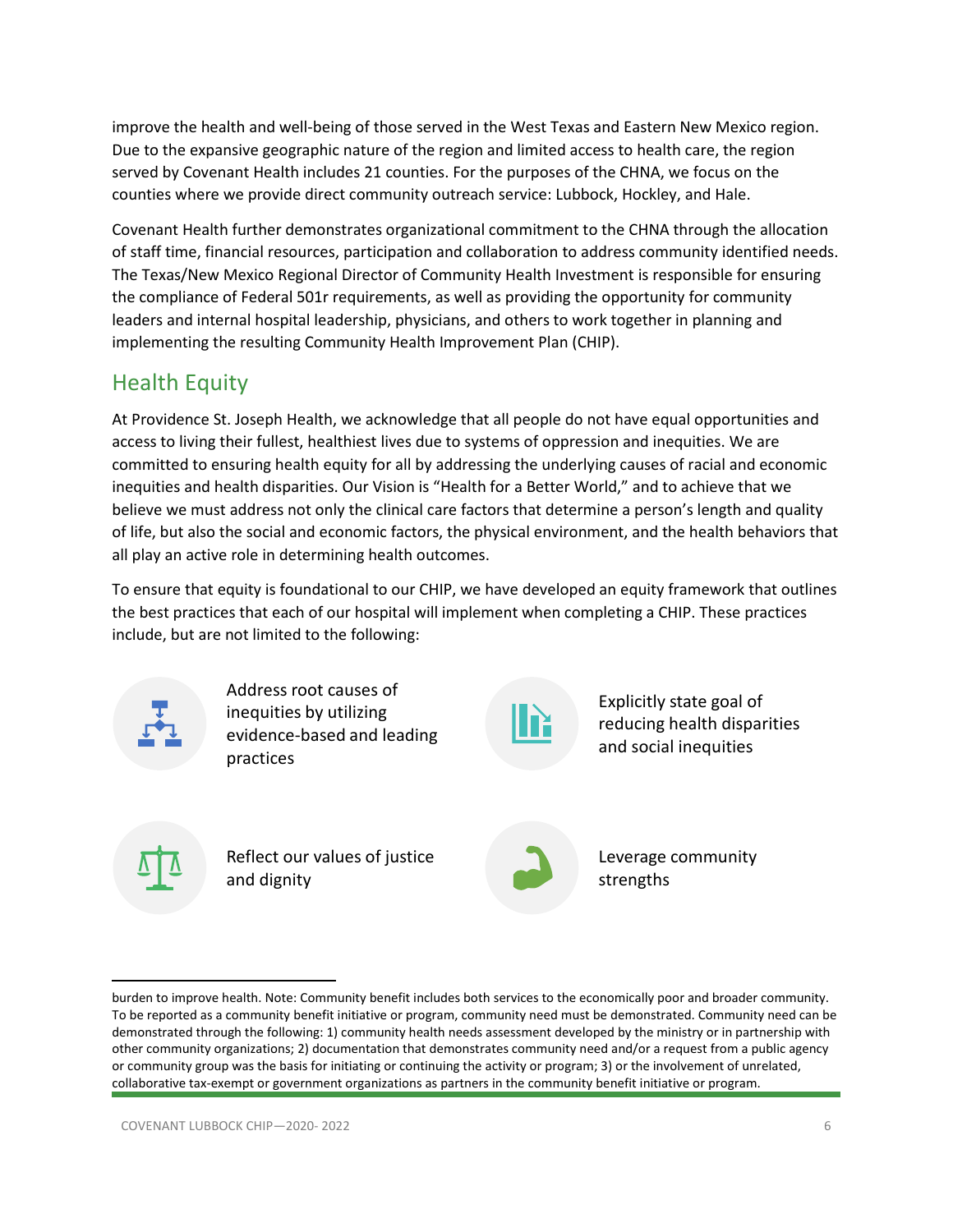## <span id="page-6-0"></span>OUR COMMUNITY

### <span id="page-6-1"></span>Description of Community Served

Covenant Health provides West Texas and Eastern New Mexico communities with access to advanced care and advanced caring. The CHNA service area, including Lubbock, Hockley, and Hale Counties, is home to approximately 379,000 people.

The service area for Covenant Medical Center, Covenant Children's Hospital, Covenant Specialty Hospital, and Grace Hospital is the entirety of Lubbock County. Covenant Levelland serves Hockley County, and Covenant Plainview serves Hale County. Due to the level of care provided at these six hospitals, Covenant hospitals see patients from surrounding counties, although for the purposes of this CHIP, the total service areas will include Lubbock, Hockley, and Hale Counties. Surrounding counties outside of the CHNA service area where patients may live include the following: Castro, Swisher, Baily, Cochran, Yoakum, Gaines, Dawson, Scurry, Lamb, Terry, Lynn, Garza, Crosby, and Floyd Counties in Texas, as well as Curry, Roosevelt, Lea, and Eddy in New Mexico.

The red portions of the map below are considered "high need" census tracts, and the green portions are the broader service area. Together, these areas make up the hospitals' service areas.



#### *Figure 1. Covenant Health Service Area*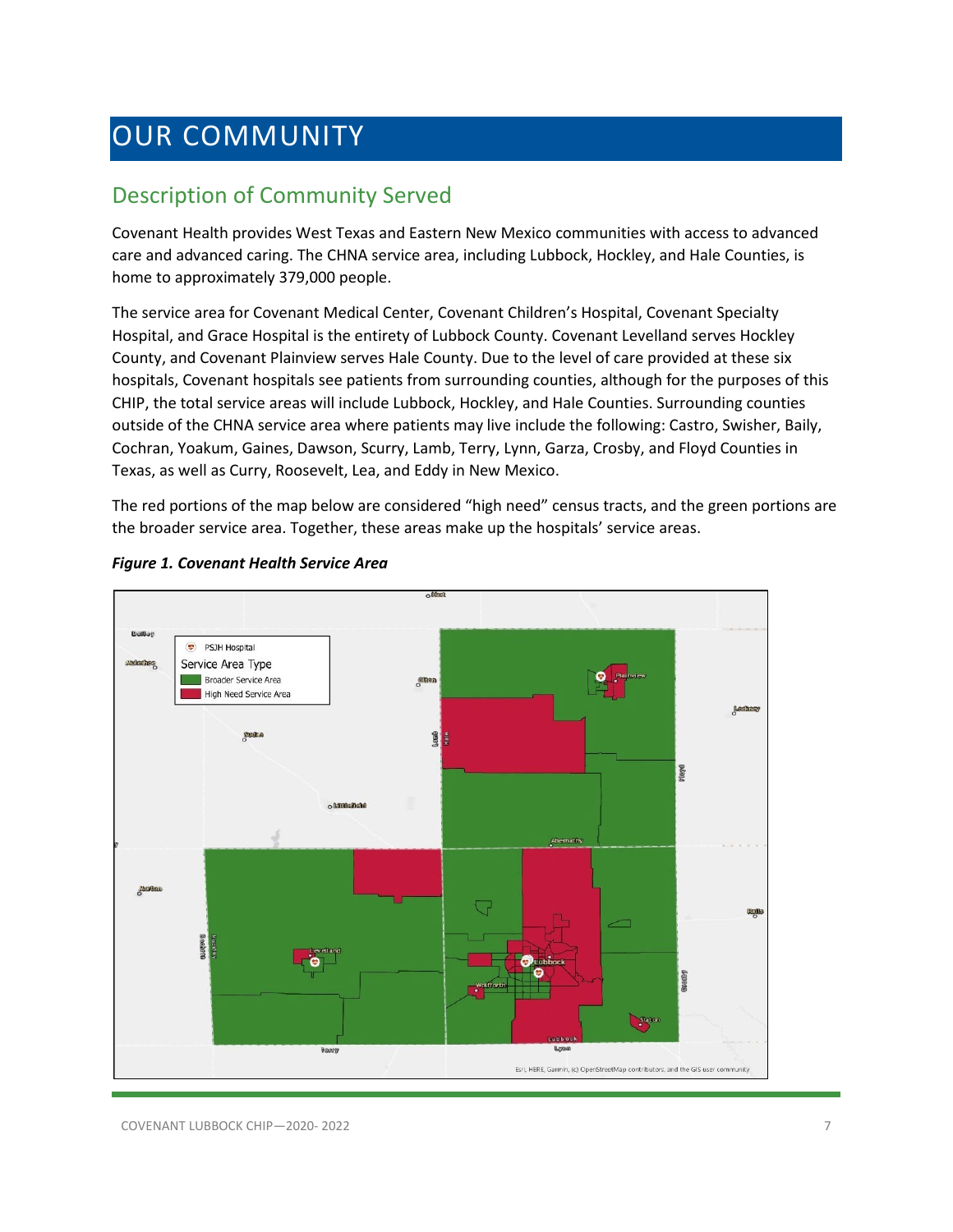The high need service area is defined by lower life expectancy at birth, lower high school graduation rates, and more households at or below 200% FPL compared to census tracts across the County. For reference, 200% FPL is equivalent to an annual household income of \$51,500 or less for a family of 4. Additional detail is availabl[e online.](https://psjh.maps.arcgis.com/apps/opsdashboard/index.html#/3213ef87f2dd420a9d0f78aaab2f5984)

### <span id="page-7-0"></span>Community Demographics

### POPULATION AND AGE DEMOGRAPHICS

For the most part, the age distribution for age groups 85+ and under 5 years are roughly proportional across the broader service area, high need service area, and three counties. While the broader and high need service areas are roughly proportional, Hale County has a slightly greater proportion of people under 18 years. People between 18 and 34 are substantially more likely to live in a high need area, likely young families and those in and around college towns. Those ages 35 to 84 are less likely to live in a high need area. The population of Lubbock County is approximately 5 times that of Hale and Hockley Counties combined.

### RACE AND ETHNICITY

The Hispanic population is over-represented in the high need communities, representing nearly 50% of the population in those areas compared to 31% in the broader service area. Those who identify as white are less likely to live in high need communities, while those who identify as "other" race population and as Black are more likely to live in the high need communities. While the Black population makes up nearly 4% of the broader service area, they make up almost 11% of the high need service area. Approximately 60% of the population in Hale County identifies as Hispanic, as do nearly 50% of the population of Hockley County.

### SOCIOECONOMIC INDICATORS

| Indicator                                                                                                                                                                                   | <b>Broader</b><br><b>Service</b><br>Area | <b>High Need</b><br><b>Service</b><br>Area | <b>Lubbock</b><br>County | Hale<br>County | Hockley<br>County | <b>Texas</b> |
|---------------------------------------------------------------------------------------------------------------------------------------------------------------------------------------------|------------------------------------------|--------------------------------------------|--------------------------|----------------|-------------------|--------------|
| <b>Median Income</b><br>Data Source: American<br><b>Community Survey</b><br>Year: 2019                                                                                                      | \$61,442                                 | \$33,173                                   | \$48,826                 | \$44,794       | \$49,265          | \$59,676     |
| <b>Percent of Renter</b><br><b>Households with Severe</b><br><b>Housing Cost Burden</b><br>Data Source: American<br><b>Community Survey</b><br>Year: Estimates based on<br>2013 - 2017 data | 21.5%                                    | 30.0%                                      | 27.2%                    | 17.7%          | 11.9%             | 21.1%        |

#### *Table 1. Socioeconomic Indicators for Covenant Health Service Area*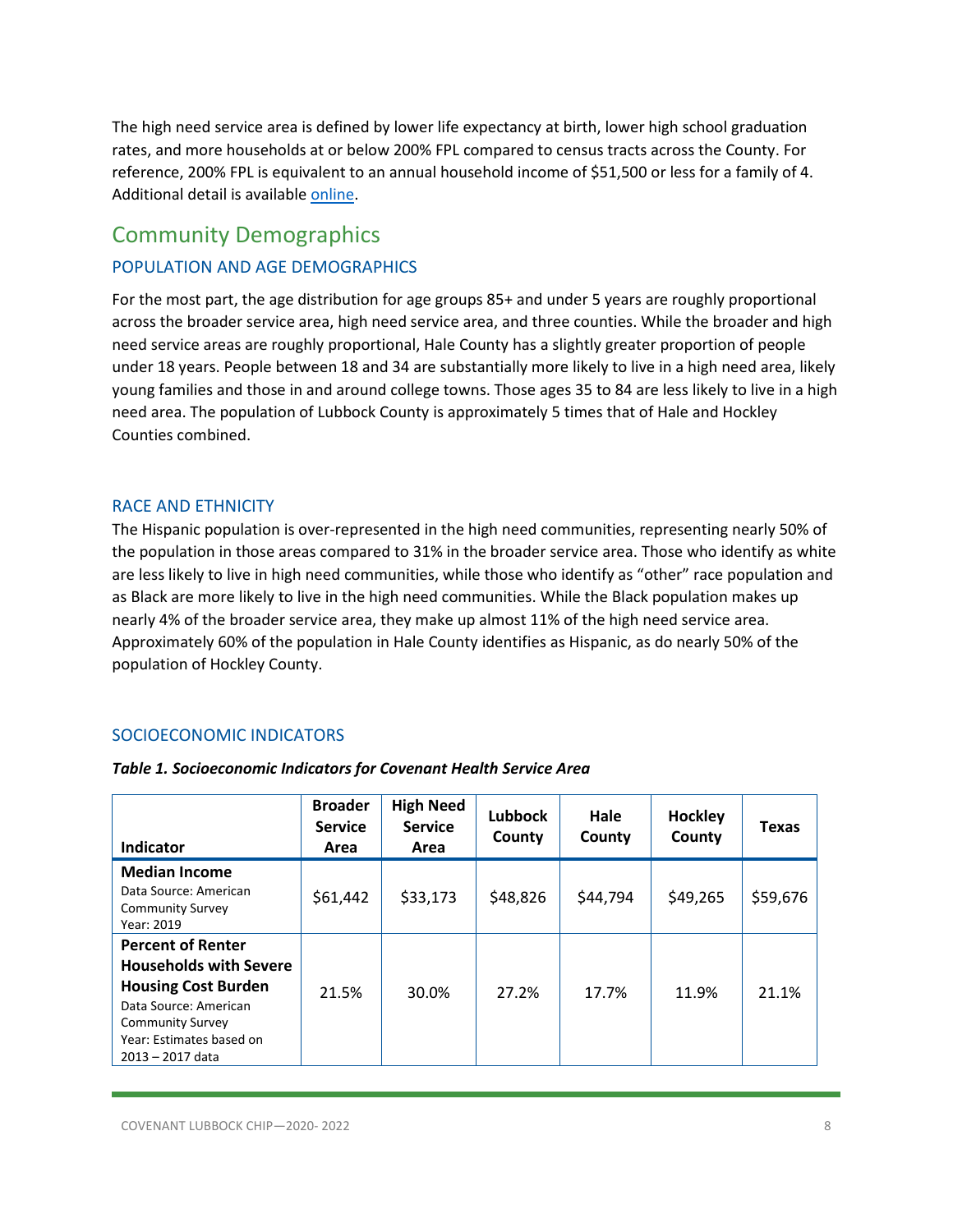| Indicator                    | <b>Broader</b><br><b>Service</b><br>Area | <b>High Need</b><br><b>Service</b><br>Area | Lubbock<br>County | Hale<br>County | Hockley<br>County | <b>Texas</b> |
|------------------------------|------------------------------------------|--------------------------------------------|-------------------|----------------|-------------------|--------------|
| <b>Percent of Population</b> |                                          |                                            |                   |                |                   |              |
| <b>Below 200%</b>            |                                          |                                            |                   |                |                   |              |
| <b>Federal Poverty Level</b> | 28.3%                                    | 55.1%                                      | 39.4%             | 44.3%          | 40.2%             | 36.2%        |
| Data Source: American        |                                          |                                            |                   |                |                   |              |
| <b>Community Survey</b>      |                                          |                                            |                   |                |                   |              |
| Year: 2019                   |                                          |                                            |                   |                |                   |              |

The median income for the high need service area is lower than that of all three counties and the state of Texas. It is also about half the median income of the broader service area. Census tracts with the lowest median households incomes are found near Covenant Medical Center, Grace Medical Center and Covenant Health Plainview.

Severe housing cost burden is defined as households that are spending 50% or more of their income on housing costs. The high need service area has a higher percentage of renter households with severe housing cost burden than each of the counties in the total service area and the state of Texas. Lubbock County has the highest percentage of households that are severely housing cost burden when compared to Hale and Hockley Counties. Census tracts around Covenant Medical Center and Grace Medical Center have the highest percentage of households that are severely housing cost burdened in the service area.

In 2019, 200% of the Federal Poverty Guideline represents an annual household income of \$51,500 or less for family of 4. The high need service area has a substantially larger proportion of population living below 200% FPL, 55%, compared to Lubbock County (40%), Hale County (44%), and Hockley County (40%). The gap is even wider between the high need service area, 55%, and the broader service area, 28%, when comparing percent of population living below 200% FPL. Census tracts with the highest percent of population below 200% FPL are found in the area surrounding Covenant Hospitals.

**Full demographic and socioeconomic information for the service area can be found in th[e 2019 CHNA](https://www.providence.org/-/media/Project/psjh/providence/socal/Files/about/community-benefit/reports/2019chna-covenantlubbock.pdf?la=en&hash=08740279AF0431C0F50054AE1D91EB00)  [for Covenant Health Lubbock.](https://www.providence.org/-/media/Project/psjh/providence/socal/Files/about/community-benefit/reports/2019chna-covenantlubbock.pdf?la=en&hash=08740279AF0431C0F50054AE1D91EB00)**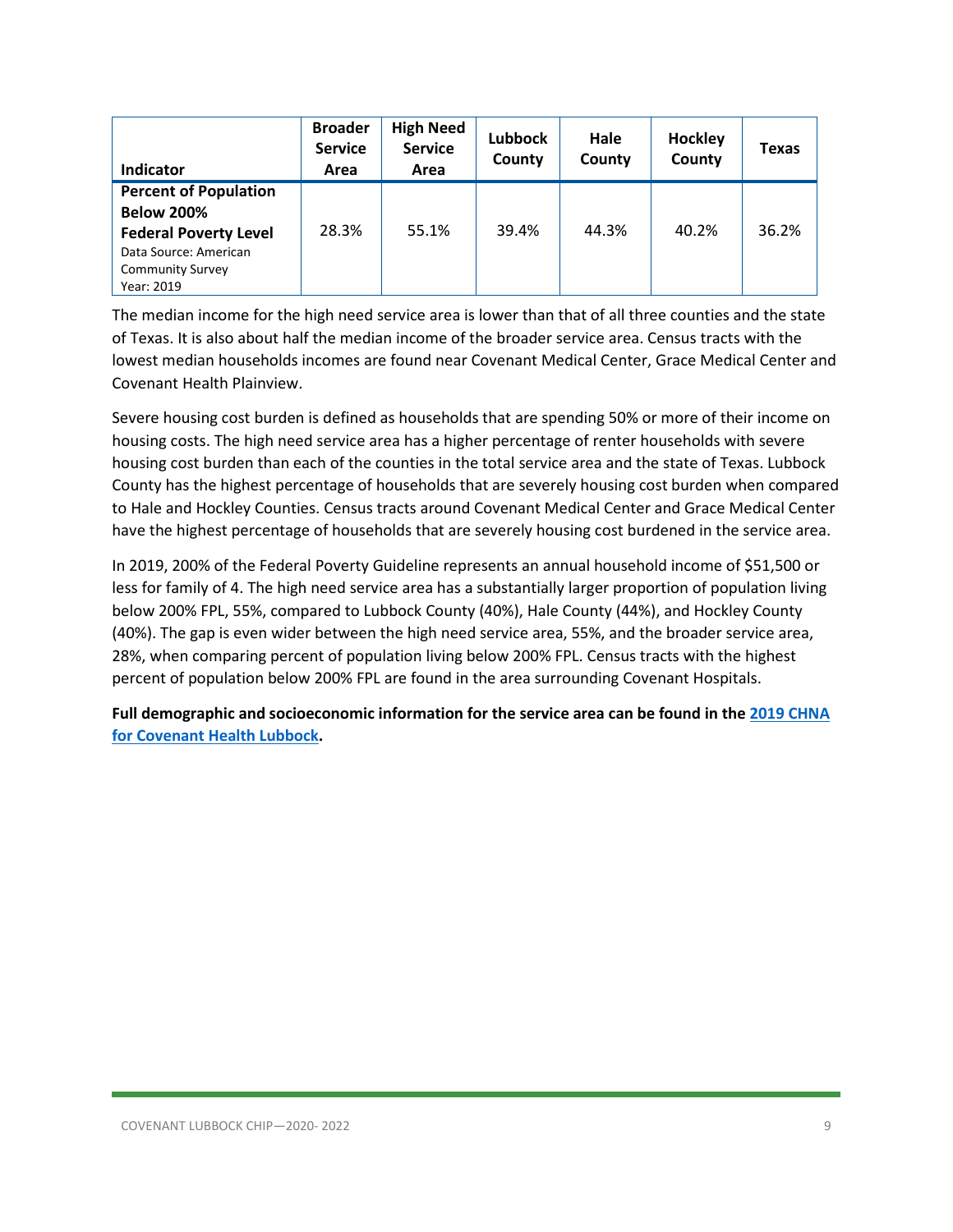# <span id="page-9-0"></span>COMMUNITY NEEDS AND ASSETS ASSESSMENT PROCESS AND RESULTS

### <span id="page-9-1"></span>Significant Community Health Needs Prioritized

Ranked significant health needs identified through the Community Health Needs Assessment process:

### PRIORITY 1: MENTAL AND BEHAVIORAL HEALTH

Mental and behavioral health treatment, intervention and prevention services for the community, including related issues such as substance use

### PRIORITY 2: ACCESS TO HEALTH SERVICES

Access to health services including but not limited to prevention, mental health, oral health, prescription assistance, health/community navigation, transportation and health education/prevention services

### PRIORITY 3: HOUSING INSECURITY/HOMELESSNESS

Safe, affordable, stable housing and permanent supportive housing solutions for people experiencing chronic homelessness

### PRIORITY 4: FOOD INSECURITY AND NUTRITION

Access to healthy food, nutrition education, and healthy lifestyle support

### <span id="page-9-2"></span>Needs Beyond the Hospital's Service Program

No hospital facility can address all the health needs present in its community. We are committed to continuing our Mission through providing Wellness and Prevention Community Grants and sponsorships/donations to non-profits addressing identified needs.

The following community health needs identified in the ministry CHNA will not be address and an explanation is provided below:

• Economic insecurity, access to community resources, workforce issues, and transportation

These needs will be indirectly addressed through outreach efforts and internal programming; however, Covenant Health did not select these as priority focus areas. Covenant Health works closely with community non-profits, agencies and organizations that provide more direct outreach and have the resources and expertise to lead initiatives to address these needs.

In addition, Covenant Health will collaborate with CASA of the South Plains, Catholic Charities, The Dream Center, The YWCA, South Plains Community Action, local FQHCs and other local non-profits that address the aforementioned community needs to coordinate care and referrals to address these unmet needs.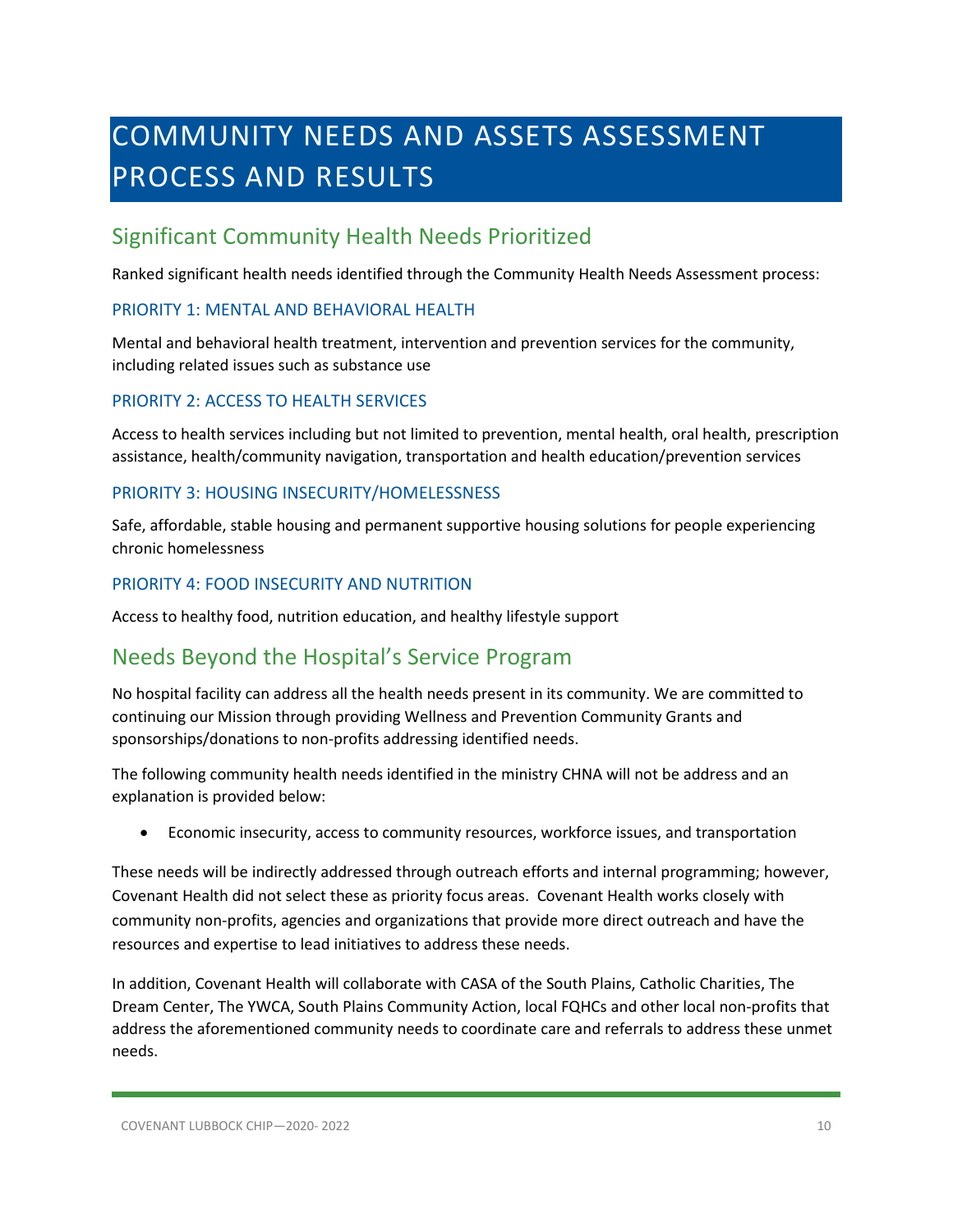## <span id="page-10-0"></span>COMMUNITY HEALTH IMPROVEMENT PLAN

### <span id="page-10-1"></span>Summary of Community Health Improvement Planning Process

Covenant Health engaged our community in the Community Health Needs Assessment process through stakeholder listening sessions and community surveys. Those data were used to set priorities and guide the Community Health Improvement Plan (CHIP). Due to overlapping service areas, close geographic proximity to one another, and shared community-outreach programs, the Covenant Health hospitals collaborated to develop a regional approach to the 2020-2022 CHIP. While there are some differences in select strategies and community partners, Covenant Medical Center, Covenant Children's, Grace Medical Center, Covenant Specialty Hospital, Covenant Health Plainview, and Covenant Health Levelland share many of the same CHIP strategies, which will allow for more effectively leveraging investments in the region to meet community needs. The Covenant Health Community Benefit Committee for Lubbock hospitals and the Covenant Health Levelland and Plainview boards reviewed and approved the Community Health Improvement Plan.

The 2020-2022 CHIP process was disrupted by the SARS-CoV-2 virus and COVID-19, which has impacted all of our communities. While we have focused on crisis response, it has required a significant redirection of resources and reduced community engagement in the CHIP process.

This CHIP is currently designed to address the needs identified and prioritized through the 2019 CHNA, though COVID-19 will have substantial impacts on our community needs. These impacts are likely to exacerbate some of the needs identified, and cause others to rise in level of priority. While this is a dynamic situation, we recognize the greatest needs of our community will change in the coming months, and it is important that we adapt our efforts to respond accordingly. This CHIP will be updated in 2021 to better document the impact of and our response to COVID-19 in our community. We are committed to supporting, strengthening, and serving our community in ways that align with our Mission, engage our expertise, and leverage our Community Benefit dollars in the most impactful ways.

Covenant Health anticipates that implementation strategies may change and therefore, a flexible approach is best suited for the development of its response to the CHNA. For example, certain community health needs may become more pronounced and require changes to the initiatives identified by Covenant Health in the enclosed CHIP.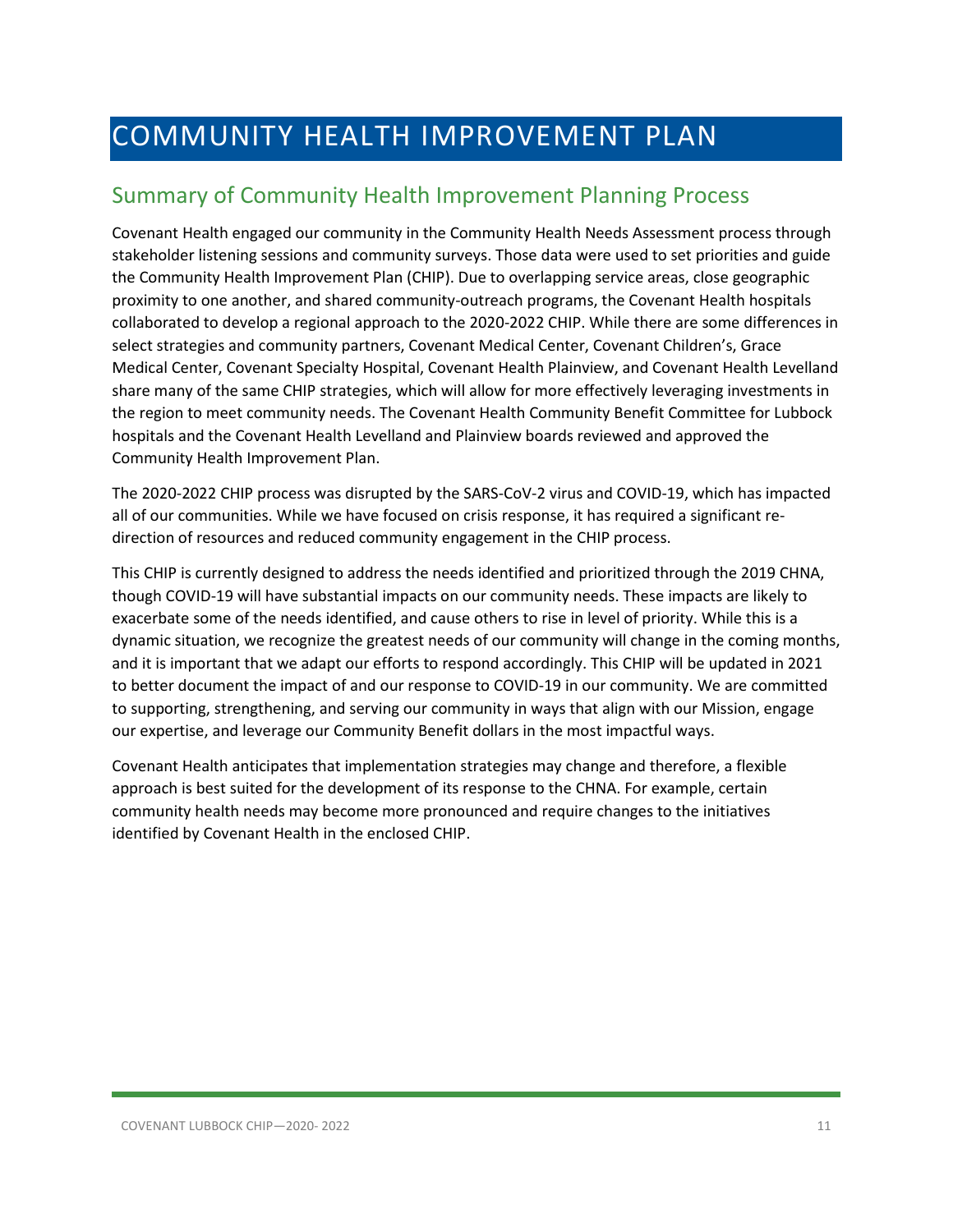## <span id="page-11-0"></span>Addressing the Needs of the Community: 2020- 2022 Key Community Benefit Initiatives and Evaluation Plan

### PRIORITY #1: MENTAL AND BEHAVIORAL HEALTH

### *Community Need Addressed*

Addressing mental health prevention and intervention, including substance use disorders

*Goal*

Expand access to mental and behavioral health services within the service area

### *Table 2. Strategies for Addressing Mental and Behavioral Health*

| <b>Strategy</b> |                                                                                                                                                                                                                                                      | <b>Target Population</b>                                                                                                   |
|-----------------|------------------------------------------------------------------------------------------------------------------------------------------------------------------------------------------------------------------------------------------------------|----------------------------------------------------------------------------------------------------------------------------|
| 1.              | Add mental health services on-site within Covenant's<br><b>Community Wellness Center within the Lubbock YWCA</b>                                                                                                                                     | People ages 3 and up with low<br>incomes, primarily in Lubbock County                                                      |
| 2.              | Provide on-site mental health services through Licensed<br>Professional Counselor (LPC) Internship Program with<br>Covenant Levelland Hospital and assess need for similar<br>outreach with Covenant Plainview Hospital                              | Adults with low incomes in Hockley,<br>Hale and surrounding counties                                                       |
| 3.              | Expand anti-stigma, multi-media Work2BeWell<br>Campaign                                                                                                                                                                                              | All communities within the service<br>area; focused content on youth and<br>teens in Lubbock, Hale and Hockley<br>Counties |
|                 | 4. Provide funding and in-kind support to Lubbock<br><b>Independent School District (ISD) Keep Empowering</b><br>Youth program, which provides both prevention and<br>intervention mental/behavioral health on-site services<br>within schools       | Lubbock ISD schools, which is more<br>than 80% low income                                                                  |
| 5.              | <b>Continue to expand Covenant Community Counseling</b><br>Center to provide tele-counseling services for the<br>Lubbock service area                                                                                                                | Primarily adults with low incomes                                                                                          |
| 6.              | Fund community partners engaging in mental health<br>expansion work and continue to participate in the West<br>Texas Mental Health Partnership Committee to advance<br>collaborative approaches to expanding mental health<br>services in our region | All communities within service area                                                                                        |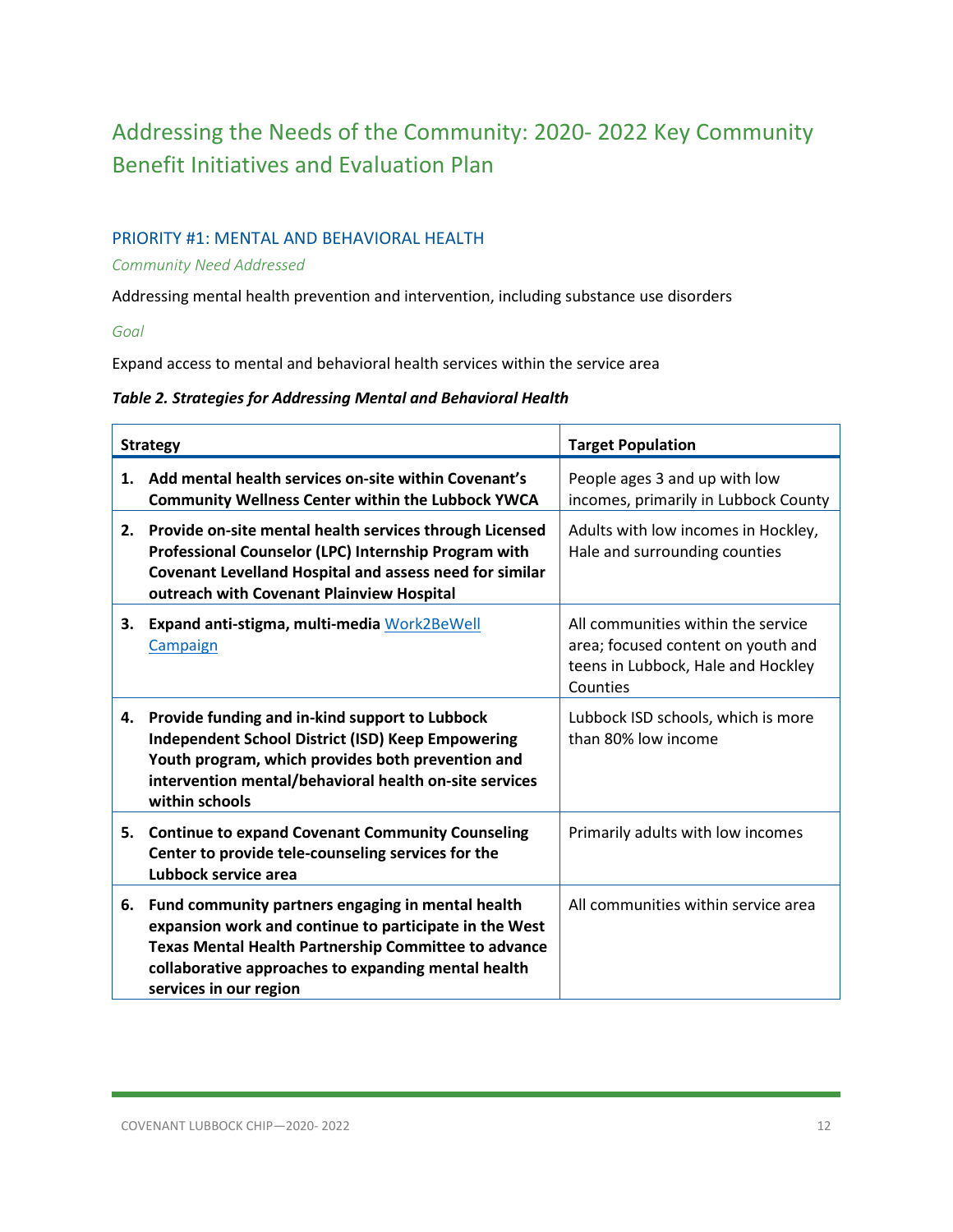South Plains Community Action Association, Texas Tech University, Plainview Central Plains, Allegiance, National Alliance on Mental Illness (NAMI), Larry Combest Center (an FQHC), Catholic Charities, Lubbock Independent School District, and Star Care

### *Resource Commitment*

Covenant Health has a dedicated Community Counseling Center with five full-time LPCs; Covenant Health also dedicates funding through the Wellness and Prevention Grant Program to fund community investments into mental health and other priority needs.

### PRIORITY #2: ACCESS TO HEALTH SERVICES

### *Community Need Addressed*

Access to health services including but not limited to prevention, mental health, oral health, prescription assistance, health/community navigation, transportation and health education/prevention services

### *Goal*

Expand access to healthcare and healthcare related services with emphasis on population with low incomes and experiencing vulnerability

| <b>Table 3. Strategies for Addressing Access to Health Services</b> |  |  |  |  |
|---------------------------------------------------------------------|--|--|--|--|
|---------------------------------------------------------------------|--|--|--|--|

|    | <b>Strategy</b>                                                                                                                                                                                                        | <b>Target Population</b>                                                                                                                                           |
|----|------------------------------------------------------------------------------------------------------------------------------------------------------------------------------------------------------------------------|--------------------------------------------------------------------------------------------------------------------------------------------------------------------|
| 1. | Continue to expand access to Covenant community<br>outreach programs including dental services, counseling,<br>low-income community navigation, and health education                                                   | People with low incomes and those<br>uninsured in the service area of all<br>Covenant Health hospitals                                                             |
| 2. | Utilize navigation and health education programs to<br>provide education to persons with chronic diseases and<br>connect them to community resources                                                                   | People with low incomes and<br>experiencing vulnerability,<br>particularly those with chronic<br>diseases, in the service area of all<br>Covenant Health hospitals |
| 3. | Utilize navigation and health education programs to assist<br>persons with low incomes and those who are uninsured<br>with establishing a primary care provider and assisting<br>them with resource applications       | People with low incomes and<br>experiencing vulnerability,<br>particularly those who are<br>uninsured, in the service area of all<br>Covenant Health hospitals     |
| 4. | Provide financial and in-kind support to increase access to<br>care and address social determinants of health. Support<br>will be provided to local community clinics, non-profits<br>and FQHCs dedicated to this work | People with low incomes and<br>experiencing vulnerability in the<br>service area of all Covenant Health<br>hospitals                                               |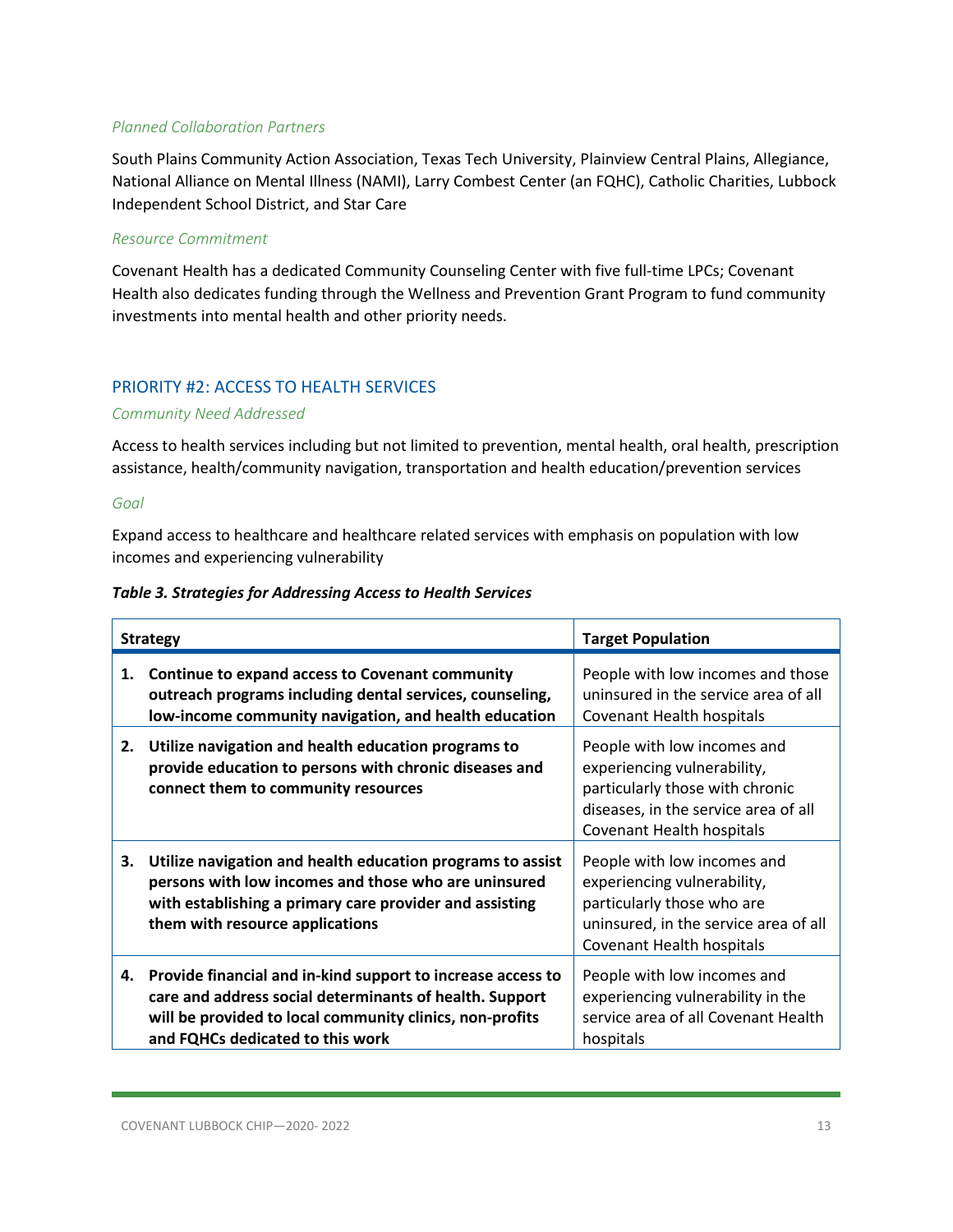Lubbock Children's Health Clinic, FQHCs, South Plains Food Bank, Catholic Charites, YWCA, and South Plains Community Action Association

#### *Resource Commitment*

Covenant Health has dedicated programs to increase access to services including the following: Low-Income Community Navigation Program, Community Health Education Program, Outreach Dental Clinics, and Community Counseling Clinics. Covenant Health also dedicates funding through the Wellness and Prevention Grant Program to fund community investments focused on expanding access and other priority needs.

### PRIORITY #3: HOMELESSNESS AND HOUSING INSTABILITY

### *Community Need Addressed*

Safe, affordable, stable housing and permanent supportive housing solutions for people experiencing chronic homelessness

*Goal*

Reduce barriers to achieving and maintaining good health for community members experiencing vulnerability by addressing social determinants of health, such as housing, while also focusing on food insecurity, access to preventative care, and resource assistance.

| Table 4. Strategies for Addressing Homelessness and Housing Instability |  |  |
|-------------------------------------------------------------------------|--|--|
|-------------------------------------------------------------------------|--|--|

|    | <b>Strategy</b>                                                                                                               | <b>Target Population</b>                                                                                                                 |
|----|-------------------------------------------------------------------------------------------------------------------------------|------------------------------------------------------------------------------------------------------------------------------------------|
| 1. | Provide funding and land feasibility study to<br><b>Open Door for Housing First permanent</b><br>supportive housing expansion | People with low incomes and experiencing<br>homelessness and housing instability in the<br>service area of all Covenant Health hospitals |
|    | 2. Screen for housing insecurity in all Covenant<br><b>Health outreach programs</b>                                           | People with low incomes and experiencing<br>housing instability in the service area of all<br>Covenant Health hospitals                  |
| З. | <b>Engage work with Community Solutions Built for</b><br><b>Zero Program</b>                                                  | People experiencing homelessness and<br>housing instability in the service area of all<br>Covenant Health hospitals                      |
| 4. | Complete community asset mapping related to<br>housing and food insecurity in the Covenant<br>Lubbock service area            | People experiencing homelessness, housing<br>instability, and/or food insecurity in the<br>service area of all Covenant Health hospitals |
| 5. | <b>Expand wraparound support services to Open</b><br>Door permanent supportive housing residents                              | Adult permanent residents at Open Door<br>Supportive Housing exiting chronic<br>homelessness                                             |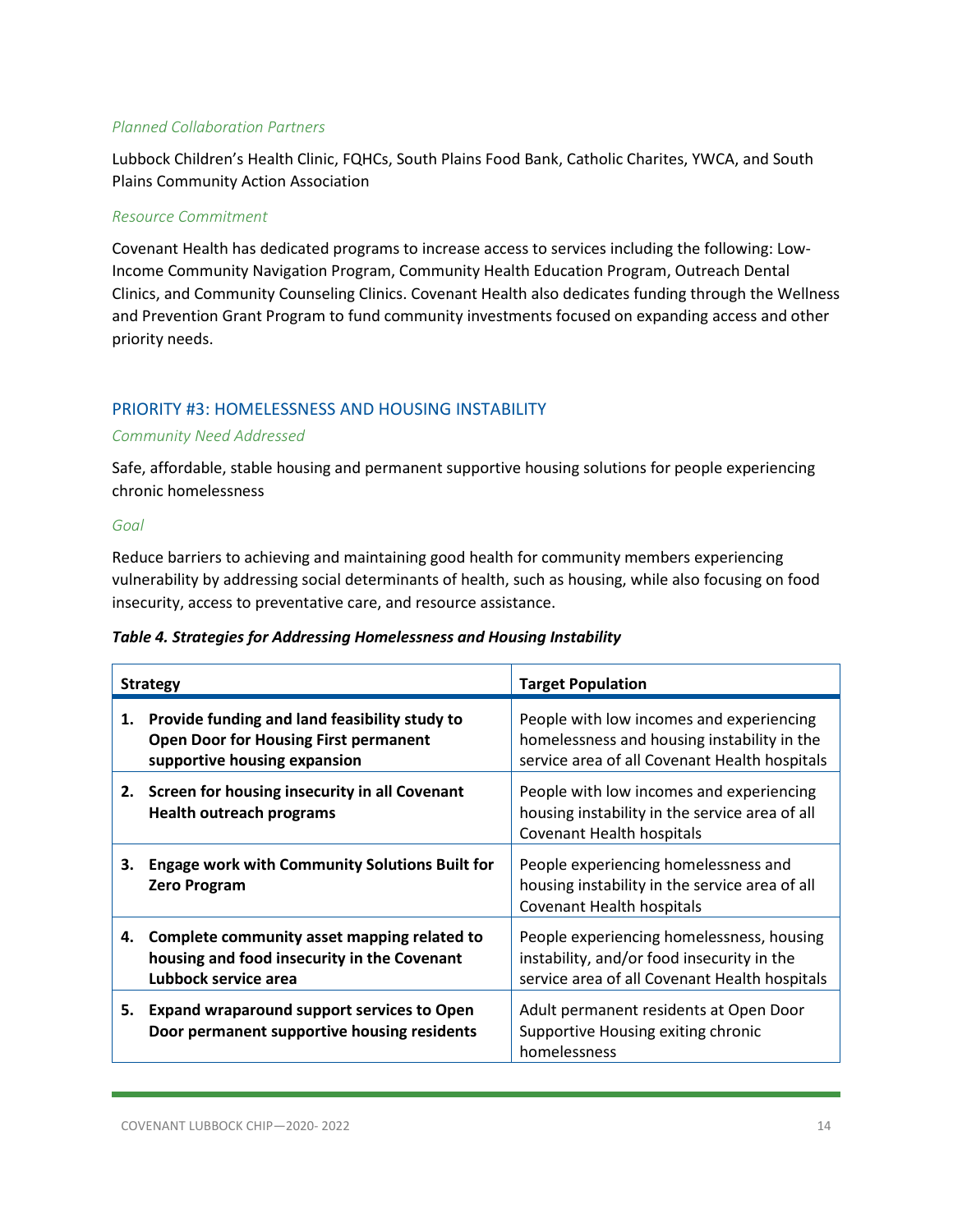Texas Homeless Network, Open Door, Salvation Army, Family Promise, South Plains Community Action Association, Texas Tech University, local public school districts and foster care agencies.

#### *Resource Commitment*

Covenant Health has both a dedicated Low-Income Community Navigation Program and a Community Health Education Program which work to address housing and homelessness; Covenant Health also dedicates funding through the Wellness and Prevention Grant Program to fund community investments focused on housing, homelessness, and other related social determinants of health.

### PRIORITY #4: FOOD INSECURITY AND NUTRITION

#### *Community Need Addressed*

Access to healthy food, nutrition education, and healthy lifestyle support

#### *Goal*

Reduce barriers to achieving and maintaining good health for community members experiencing vulnerabilities by addressing food insecurity and nutrition issues.

### *Table 5. Strategies for Addressing Food Insecurity and Nutrition*

|    | <b>Strategy</b>                                                                                                                                                                                                               | <b>Target Population</b>                                                                                                                                                       |
|----|-------------------------------------------------------------------------------------------------------------------------------------------------------------------------------------------------------------------------------|--------------------------------------------------------------------------------------------------------------------------------------------------------------------------------|
| 1. | Provide health education with emphasis on nutrition<br>through Covenant Health Education Program                                                                                                                              | People with low incomes and<br>experiencing vulnerability, with<br>special emphasis on those who are<br>food insecure, in the service area of<br>Covenant Lubbock hospitals    |
| 2. | Screen for food insecurity in all Covenant Health outreach<br>programs and link community members to resources                                                                                                                | People with low incomes and<br>experiencing vulnerability, with<br>special emphasis on those who are<br>food insecure, in the service area of<br>all Covenant Health hospitals |
| 3. | Provide financial and in-kind support to increase access to<br>food and address other social determinants of health.<br>Support will be provided to local community clinics, non-<br>profits and FQHCs dedicated to this work | People with low incomes and<br>experiencing vulnerability in the<br>service area of Covenant Lubbock<br>hospitals                                                              |
| 4. | Complete community asset mapping related to housing<br>and food insecurity for the Covenant Lubbock service area                                                                                                              | People experiencing food insecurity<br>and/or homelessness/housing<br>instability in the service area of<br>Covenant Lubbock hospitals                                         |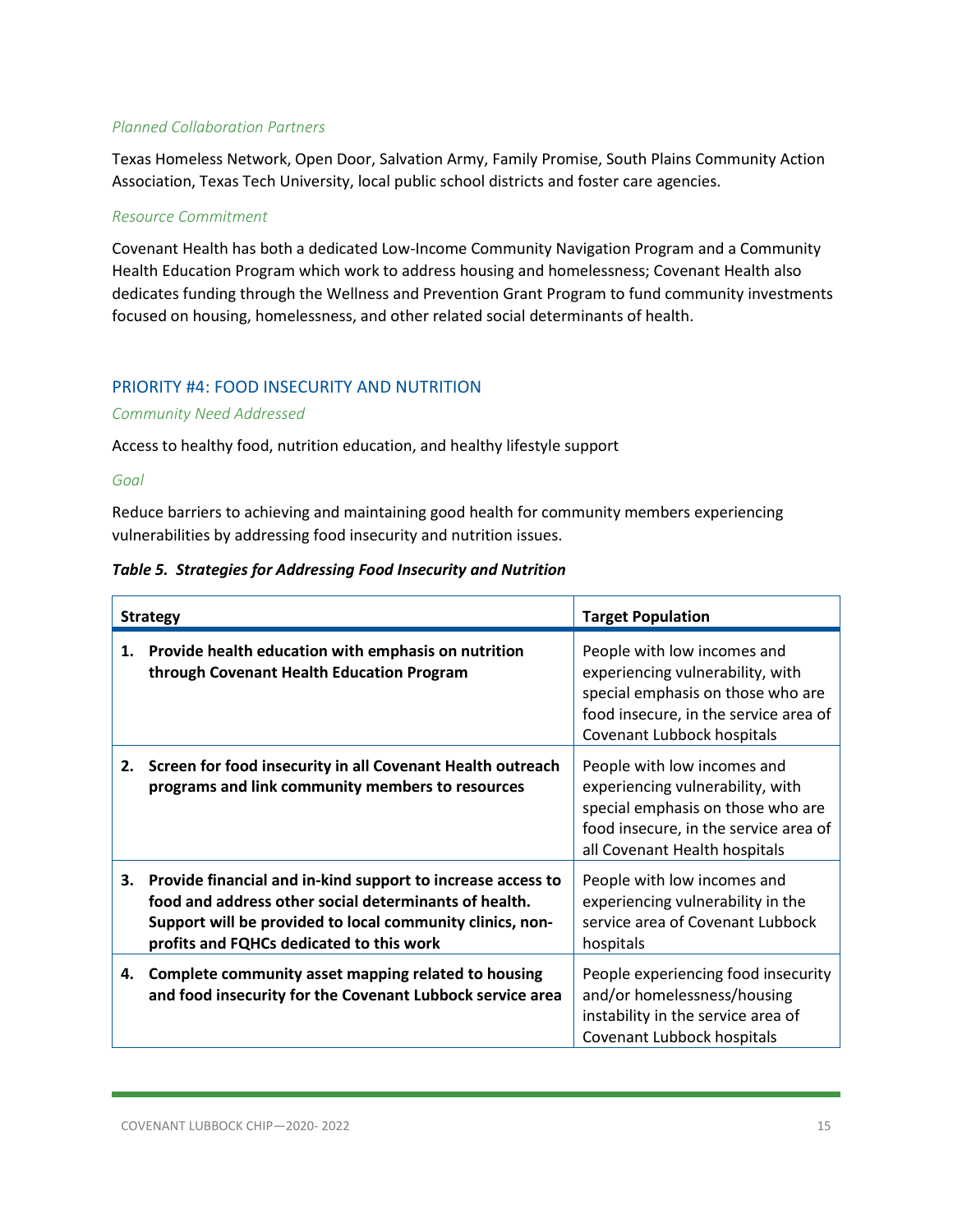Salvation Army, South Plains Community Action Association, Texas Tech University, local public-school districts, Fair Food Network, local churches, Catholic Charities, Snack Packs for Kids, and local governmental agencies.

### *Resource Commitment*

Covenant Health has both a dedicated Low-Income Community Navigation Program and a Community Health Education Program which work to address housing and homelessness; Covenant Health also dedicates funding through the Wellness and Prevention Grant Program to fund community investments focused on housing, homelessness and other related social determinants of health.

### <span id="page-15-0"></span>Other Community Benefit Programs and Evaluation Plan

| <b>Initiative</b><br>(Community Need<br>Addressed) |                                                                | Program<br><b>Name</b>                                  | <b>Description</b>                                                                                                                                                                                                                                                                                                                          | <b>Target</b><br>Population                                                |
|----------------------------------------------------|----------------------------------------------------------------|---------------------------------------------------------|---------------------------------------------------------------------------------------------------------------------------------------------------------------------------------------------------------------------------------------------------------------------------------------------------------------------------------------------|----------------------------------------------------------------------------|
| 1.                                                 | Childhood<br><b>Obesity and</b><br><b>Wellness</b>             | Go Noodle                                               | Engage elementary school students by<br>increasing movement during the day using Go<br>Noodle                                                                                                                                                                                                                                               | Both people with<br>low incomes and<br>the broader<br>community            |
| 2.                                                 | At-Risk Youth,<br><b>Mental</b><br>Health,<br><b>Education</b> | Community<br>Advocacy<br>Program for<br><b>Students</b> | Direct student intervention to youth-at-risk<br>utilizing a comprehensive wellness approach.<br>The advocate and student work together to<br>help the student navigate various transitions<br>in order to reach their full potential.                                                                                                       | Families with low<br>incomes and at-<br>risk youth                         |
| 3.                                                 | <b>Mental</b><br><b>Health</b>                                 | Lubbock ISD<br>Keep<br>Empowering<br>Youth<br>Program   | The Lubbock ISD Keep Empowering Youth<br>program provides meaningful and effective<br>social emotional learning using an integrated<br>approach to support students and their<br>families. This program focuses on prevention,<br>builds social emotional competencies and<br>provides mental health support.                               | At-risk youth                                                              |
| 4.                                                 | <b>All Identified</b><br><b>Needs</b> in<br><b>CHNA</b>        | Wellness<br>and<br>Prevention<br>Grant<br>Program       | The Covenant Wellness and Prevention Grant<br>Program seeks to promote the health and<br>well-being of individuals and families with low<br>incomes in communities within our service<br>area. Grant funding is allocated annually to<br>community partners to further address<br>community needs identified in Covenant<br>Health's CHNAs. | Individuals and<br>families with low<br>incomes within<br>the service area |

#### *Table 6. Other Community Benefit Programs in Response to Community Needs*